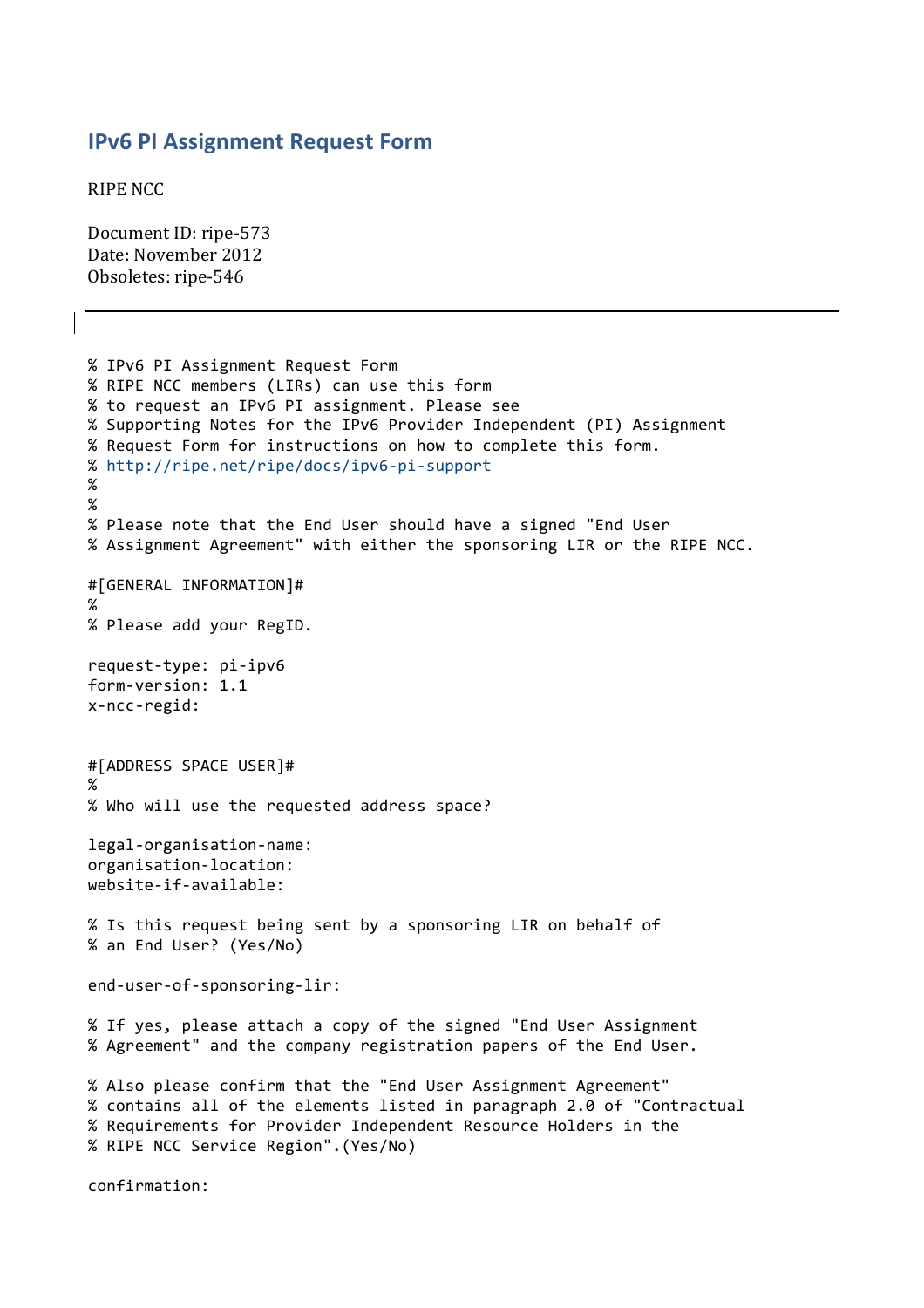```
% Does this End user already have address space that can be used for
% this assignment? (yes/no)
space-available:
#[INITIAL INFORMATION]#
%
% Why is PI address space required rather than PA address space?
why-pi:
% Is the End User requesting extra address space for routing and/or
% administrative reasons? (Yes/No)
routing-reasons:
% Is the End User aware of the consequences and disadvantages
% of PI address space? (Yes/No)
Confirmation:
#[ADDRESSING PLAN]#
%
% When will the End User use this IPv6 PI assignment?
%"
% Subnet Within Within Within
% size (/nn) 3 months 1 year 2 years Purpose
subnet:
% Will the End User return any address space?
address-space-returned:
#[EQUIPMENT DESCRIPTION]#
%
% What equipment will be used and how will it use the requested
% address space?
equipment-name:
manufacturer-name:
model-number:
other-data:
equipment-name:
manufacturer-name:
model-number:
other-data:
#[NETWORK"DESCRIPTION]#
%
% Please add more information if you think it will help us understand
% this request. If the End User is requesting more than a /48 please
% explain why:
```